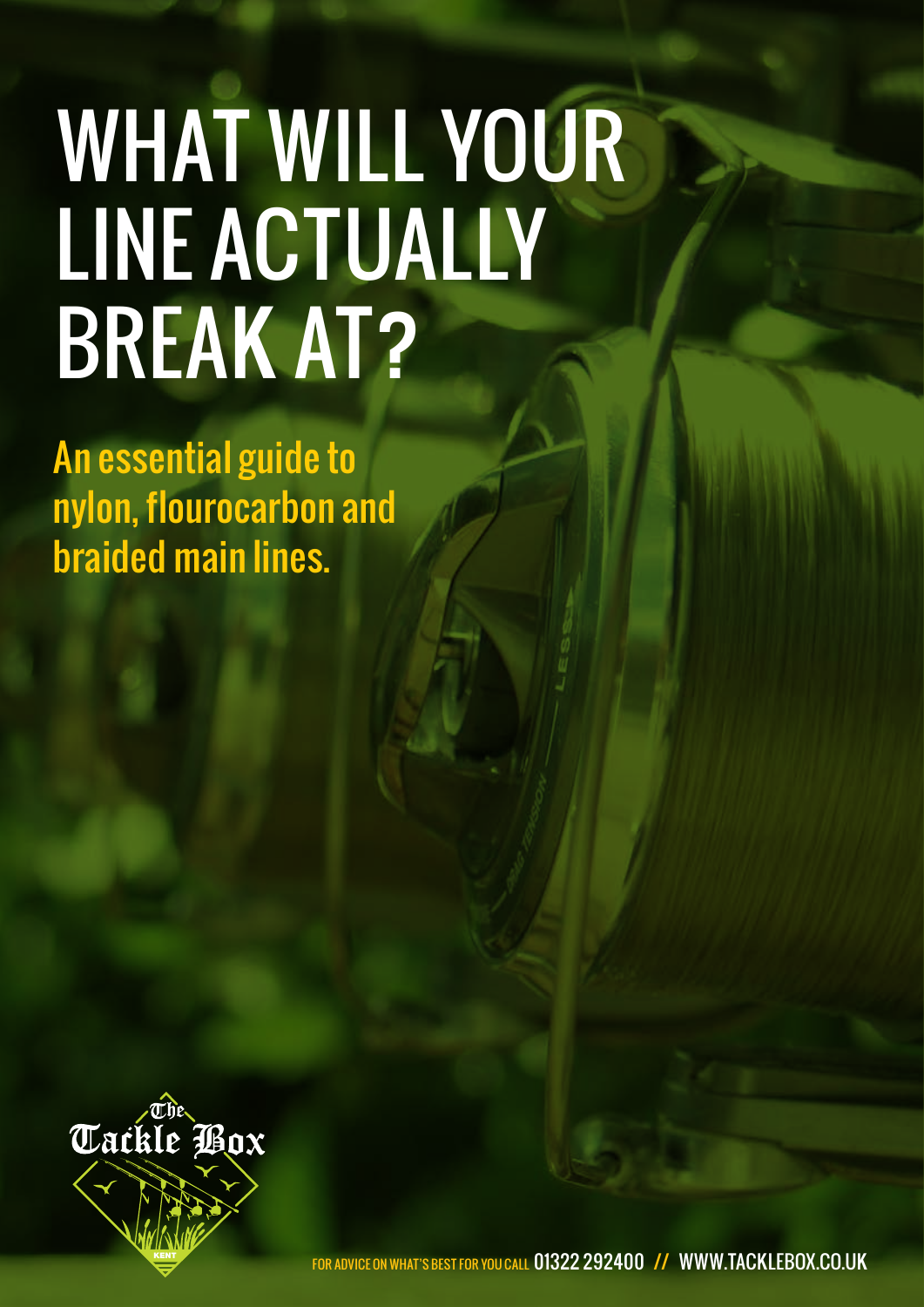### WHAT LINE IS BEST FOR YOU?

As so many lines are labelled the same but behave very differently, we suggest buying line by diameter rather than by the breaking strain on the label.

#### **For weed and snag free situations…**

We recommend lines of between 0.33mm and 0.35mm. These will usually break between 16lb and 18lb.

#### **For waters with snags and heavy weed…**

Thicker lines of between 0.35mm and 0.40mm will have better abrasion resistance and be stronger, usually breaking between 20lb and 22lb.

#### **For distance casting…**

Lower diameter lines of 0.25mm to 0.30mm generally enable longer casts and will usually break between 10lb and 15lb.

#### **One last thing…**

Remember, diameter and breaking strain do not give the complete picture. Cost, suppleness, abrasion resistance and value for money should also be considered.



### WHAT BRAID IS BEST FOR YOU?

Braid can be an essential part of any angler's tackle, but there are a few things to consider when choosing which one to buy…



### **FLOATING BRAID**

Ideal for marker float use, spodding / spombing or drifting and lure fishing for pike.

#### **SINKING BRAID**

Ideal for pinning down main line when a much less detectable approach is required.

#### **Braid, the pros…**

Most braids are exceptionally thin, making them superior casting lines, and have virtually no stretch, which improves bite indication, makes them more sensitive for feature finding and ideal for spodding / spombing. Braids generally deteriorate a lot more slowly than nylon or fluorocarbon, so the need to re-spool is less and it is also less troublesome with line twist.

#### **Braid, the cons...**

Care must be taken when spooling new braid. It is important not to overfill your reels otherwise wind knots will occur, and it is best loaded on to your spools wet and under tension. The lack of stretch in braid can result in fish losses due to hook pulls or hook link breakages, so extra care needs to be taken when playing fish, and this zero stretch can also result in a broken rod if the braid gets wrapped around rings during casting or general handling.

### WHAT WILL YOUR LINE ACTUALLY BREAK AT?

Almost every line commonly used for carp fishing has an underrated breaking strain indicated on the spool or box. With a good knot, most lines will always break at a higher strain.

With no international guidelines for indicating breaking strain or diameter, most manufacturers underrate lines to different degrees. A line labelled 12lb by one company may consistently break around 20lb, whereas a line labelled 12lb by a different company may regularly break at just 14lb. To give a better idea of the specifications of the main lines that we sell we have tested breaking strains and diameters ourselves.

#### **How we measure the breaking strain**

We took line from different points on the spool and measured breaking strains five times using our own custom and precision made line tester, and diameters using a high quality digital calliper. Breakage tests were conducted with five turn grinner knots and a knotless knot to mimic what the average angler uses. Braid diameters shown below are as accurate as possible, but unlike nylon lines, some braids do not have round profiles. Each spool of line was tested brand new, but we accept that the performance of most lines varies with age, and that different batches of lines supplied to shops may show slight differences in performance. However we hope the chart will provide useful general guidance.

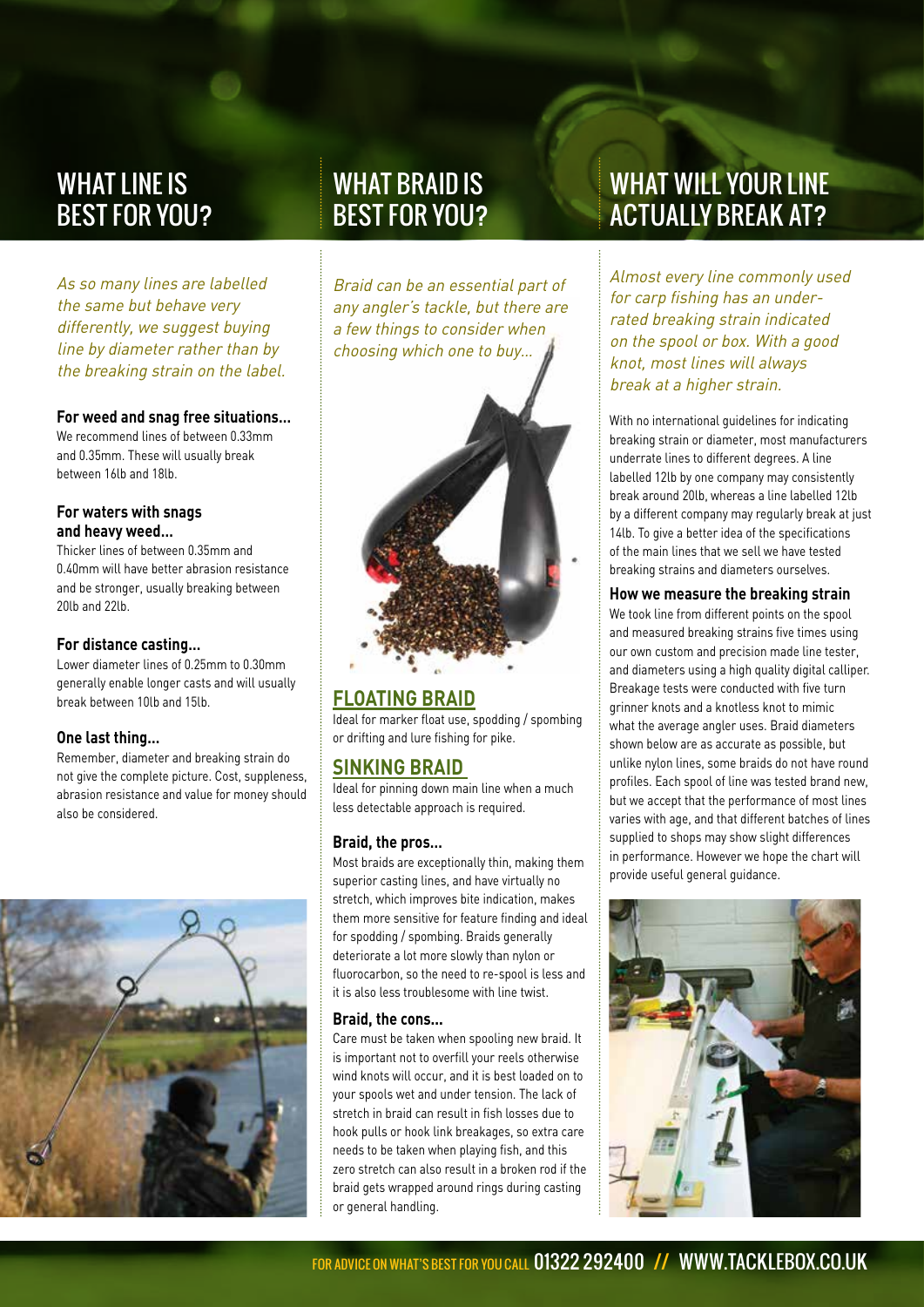# **LINE TESTS** LAST UPDATED: 19/05/22

# NYLON MAIN LINES

For the purpose of our line tests we use a Five Turn Grinner Knot. Our experience and manufacturers suggestions however, sometimes suggest that a Palomar Knot or Tucked Blood Knot can often give higher breaking strain results.

| <b>MAKE OF LINE</b>                             | <b>Stated</b><br><b>Strain</b>                           | Average<br><b>Strain</b>                        | <b>Stated</b>                                           | Measured<br>Diameter Diameter                         | <b>MAKE OF LINE</b>                         | <b>Stated</b><br><b>Strain</b>                           | Average<br><b>Strain</b>      | <b>Stated</b>                       | Measured<br>Diameter Diameter       | <b>MAKE OF LINE</b>                                                               | Sti<br>St      |
|-------------------------------------------------|----------------------------------------------------------|-------------------------------------------------|---------------------------------------------------------|-------------------------------------------------------|---------------------------------------------|----------------------------------------------------------|-------------------------------|-------------------------------------|-------------------------------------|-----------------------------------------------------------------------------------|----------------|
| Avid Carp Outline<br>Camo Reel Line 1000m       | 12 <sub>lb</sub><br>15 <sub>lb</sub>                     | 14.78lb<br>16.21lb                              | $0.31$ mm<br>$0.33$ mm                                  | $0.31$ mm<br>$0.32$ mm                                | Gardner GT-HD<br><b>Low Vis Green</b>       | 12 <sub>lb</sub><br>15 <sub>lb</sub>                     | 15.29lb<br>14.30lb            | $0.33$ mm<br>0.35mm                 | $0.32$ mm<br>$0.33$ mm              | <b>Nash Bullet Mono</b><br><b>Brown</b>                                           |                |
| Avid Carp Outline<br><b>Mono Reel Line</b>      | 12 <sub>lb</sub><br>15 <sub>lb</sub><br>18lb             | 13.82lb<br>15.51lb<br>19.85lb                   | $0.32$ mm<br>$0.35$ mm<br>$0.37$ mm                     | 0.32mm<br>$0.34$ mm<br>$0.37$ mm                      | Gardner Hydro Tuff                          | 18lb<br>12 <sub>lb</sub><br>15 <sub>lb</sub>             | 21.45lb<br>18.44lb<br>19.80lb | 0.39mm<br>0.35mm<br>$0.38$ mm       | $0.37$ mm<br>$0.34$ mm<br>$0.37$ mm | <b>Nash Bullet Mono</b><br>Green                                                  |                |
| <b>Berkley Big Game</b><br>Green                | 10 <sub>lb</sub><br>12 <sub>lb</sub>                     | 13.88lb<br>15.75lb<br>20.75lb                   | $0.31$ mm<br>0.36mm                                     | 0.30 <sub>mm</sub><br>$0.34$ mm<br>0.38 <sub>mm</sub> | <b>Gardner Pro</b><br><b>Light Blend</b>    | 12 <sub>lb</sub><br>15 <sub>lb</sub>                     | 14.29lb<br>15.49lb            | $0.30$ mm<br>$0.35$ mm              | $0.30$ mm<br>$0.34$ mm              | <b>Nash Hardcore</b><br>Brown                                                     |                |
|                                                 | 15 <sub>lb</sub><br>25 <sub>lb</sub><br>30lb             | 25.96lb<br>40.46lb                              | $0.38$ mm<br>$0.48$ mm<br>0.56mm                        | $0.47$ mm<br>0.55mm                                   | Gardner Pro                                 | 12 <sub>lb</sub><br>15 <sub>lb</sub>                     | 14.29lb<br>15.49lb            | $0.30$ mm<br>$0.35$ mm              | $0.30$ mm<br>$0.34$ mm              | Nash NXT D-Cam Mono                                                               |                |
| <b>Berkley Big Game Bulk</b><br>Clear           | 25 <sub>lb</sub><br>30 <sub>lb</sub>                     | 24.12lb<br>27.74lb                              | $0.50$ mm<br>$0.48$ mm                                  | $0.48$ mm<br>0.55mm                                   | <b>Gold Label</b><br>Pro Clear              | 10 <sub>lb</sub><br>12 <sub>lb</sub>                     | 12.13lb<br>14.5lb             | $0.26$ mm<br>$0.29$ mm              | $0.26$ mm<br>$0.29$ mm              |                                                                                   |                |
| <b>Berkley Big Game Bulk</b><br>Green           | 20 <sub>lb</sub><br>15 <sub>lb</sub>                     | 20.83lb<br>20.75lb                              | 0.46mm<br>$0.38$ mm                                     | $0.45$ mm<br>$0.38$ mm                                |                                             | 14 <sub>lb</sub><br>16 <sub>lb</sub>                     | 16.3lb<br>19.75lb             | $0.32$ mm<br>$0.34$ mm              | $0.32$ mm<br>$0.34$ mm              | Nash Zig Flo                                                                      |                |
| <b>Berkley Connect</b><br>CM70 Mono             | 12 <sub>lb</sub><br>15 <sub>lb</sub>                     | 17.07lb<br>21.03lb                              | 0.34mm<br>0.38mm                                        | $0.32$ mm<br>$0.37$ mm                                | <b>Gold Label</b>                           | 20 <sub>lb</sub><br>8lb                                  | 24.75lb<br>11.38lb            | $0.40$ mm<br>$0.28$ mm              | $0.38$ mm<br>$0.27$ mm              | <b>PB Products</b><br>Control Mono 1250m                                          |                |
| <b>Berkley Connect</b><br>CM90 Mono             | 12 <sub>lb</sub><br>15 <sub>lb</sub>                     | 15.27lb<br>19.29lb                              | 0.34mm<br>$0.38$ mm                                     | $0.33$ mm<br>0.35mm                                   | Pro Gold                                    | 10 <sub>lb</sub><br>12 <sub>lb</sub>                     | 11.88lb<br>17.5lb             | $0.305$ mm<br>0.355mm               | $0.29$ mm<br>0.35mm                 | <b>Prologic Mimicry</b><br>Interceptor Jungle                                     |                |
| <b>Daiwa Sensor</b><br><b>Brown</b>             | 4 <sub>th</sub><br>6lb<br>8lb                            | 5.88lb<br>8.5lb<br>10.75lb                      | 0.205mm 0.20mm<br>0.235mm 0.22mm<br>$0.26$ mm           | $0.25$ mm                                             | <b>Gold Label</b><br><b>Pro Distance</b>    | 15 <sub>lb</sub><br>10lb<br>12 <sub>lb</sub>             | 22lb<br>15.13lb<br>18.75lb    | $0.38$ mm<br>$0.30$ mm<br>$0.35$ mm | $0.38$ mm<br>$0.29$ mm<br>$0.34$ mm | <b>Prologic Mimicry</b><br>Interceptor Urban                                      |                |
|                                                 | 10 <sub>lb</sub><br>12 <sub>lb</sub><br>15 <sub>lb</sub> | 14.63lb<br>16.5lb<br>17.63lb                    | $0.31$ mm<br>$0.33$ mm<br>$0.37$ mm                     | $0.30$ mm<br>$0.32$ mm<br>0.36mm                      | <b>Gold Label</b>                           | 15 <sub>lb</sub><br>27lb                                 | 17.63lb<br>30.08lb            | $0.38$ mm<br>$0.47$ mm              | $0.38$ mm<br>$0.48$ mm              | <b>Prologic XLNT</b>                                                              |                |
|                                                 | 18lb<br>20 <sub>lb</sub><br>25 <sub>lb</sub>             | 21.63lb<br>25 <sub>lb</sub><br>31 <sub>lb</sub> | 0.405mm 0.40mm<br>0.435mm 0.43mm<br>0.520mm 0.51mm      |                                                       | Pro Tough<br><b>Guru Pulse Pro</b>          | 36lb<br>5.3 <sub>lb</sub>                                | 23.49lb<br>4.13lb             | $0.51$ mm<br>0.182mm                | $0.51$ mm<br>$0.17$ mm              | <b>Camo HP</b><br><b>RidgeMonkey Monocast</b>                                     |                |
| <b>Daiwa Sensor</b><br>Clear                    | 30 <sub>lb</sub><br>8lb<br>10 <sub>lb</sub>              | 32.13lb<br>10.12lb<br>15.87lb                   | 0.570mm 0.57mm<br>0.26mm<br>$0.31$ mm                   | $0.25$ mm<br>$0.30$ mm                                |                                             | $6.1$ lb<br>8.8 <sub>lb</sub><br>10.2lb                  | 6.38lb<br>8.83lb<br>10.09lb   | $0.205$ mm<br>$0.247$ mm<br>0.279mm | $0.20$ mm<br>$0.24$ mm<br>$0.27$ mm | <b>Mono 1000m</b><br>RidgeMonkey                                                  |                |
|                                                 | 12 <sub>lb</sub><br>15 <sub>lb</sub><br>18lb             | 16.75lb<br>21.37lb<br>24.25lb                   | $0.33$ mm<br>$0.37$ mm<br>0.405mm                       | $0.32$ mm<br>0.35mm                                   | Katran Synapse<br>Carp Line                 | 18 <sub>lb</sub><br>22.35lb                              | 12.5lb<br>18.65lb             | $0.331$ mm<br>$0.37$ mm             | $0.32$ mm<br>0.36mm                 | <b>RM-Tec Mono Brown</b>                                                          |                |
| <b>Drennan Specimen</b><br>Camo XT              | 6lb<br>8lb                                               | 8.51lb<br>9.50lb                                | $0.23$ mm<br>0.26mm                                     | 0.40mm<br>$0.24$ mm<br>$0.26$ mm                      | Katran Synapse<br>Eclipse 1000m             | 15.55lb<br>17.85lb                                       | 16.04lb<br>17.65lb            | 0.309mm<br>$0.331$ mm               | $0.31$ mm<br>$0.33$ mm              | <b>RidgeMonkey</b><br><b>RM-Tec Mono Clear</b>                                    |                |
| E-S-P Syncro XT                                 | 10 <sub>lb</sub><br>10 <sub>lb</sub><br>12 <sub>lb</sub> | 10.44lb<br>14 <sub>lb</sub><br>15.75lb          | $0.28$ mm<br>$0.30$ mm<br>$0.33$ mm                     | $0.28$ mm<br>$0.29$ mm<br>$0.31$ mm                   | Katran Synapse<br><b>Wild Carp</b><br>Korda | 15.5lb<br>20.5lb<br>10lb                                 | 16.25lb<br>19.95lb<br>11.75lb | 0.328mm<br>0.365mm<br>$0.30$ mm     | $0.33$ mm<br>0.36mm<br>$0.30$ mm    | <b>RidgeMonkey</b><br><b>RM-Tec Mono Green</b>                                    |                |
|                                                 | 15 <sub>lb</sub><br>18lb                                 | 21.75lb<br>21.63lb                              | $0.37$ mm<br>$0.40$ mm                                  | 0.35mm<br>0.39mm                                      | Adrena-Line                                 | 12 <sub>lb</sub><br>15 <sub>lb</sub>                     | 13.25lb<br>15.63lb            | $0.33$ mm<br>$0.35$ mm              | $0.33$ mm<br>0.36mm                 | <b>Rig Marole FLX</b>                                                             |                |
| E-S-P Syncro<br><b>Loaded XT</b>                | 10 <sub>lb</sub><br>12 <sub>lb</sub><br>15 <sub>lb</sub> | 12.84lb<br>14.64lb<br>18.34lb                   | 0.30mm<br>$0.33$ mm<br>$0.37$ mm                        | $0.31$ mm<br>$0.33$ mm<br>$0.37$ mm                   | Korda Basix<br><b>Main Line</b>             | 18lb<br>12 <sub>lb</sub><br>15 <sub>lb</sub>             | 17.63lb<br>18.44lb<br>19.55lb | $0.38$ mm<br>0.35mm<br>$0.40$ mm    | 0.39mm<br>0.36mm<br>$0.40$ mm       | Shimano Catana                                                                    |                |
| E.S.P Crystal<br><b>Carp Mono</b>               | 18lb<br>10 <sub>lb</sub><br>12 <sub>lb</sub>             | 21.99lb<br>11.13lb<br>13.38lb                   | $0.40$ mm<br>0.30mm<br>$0.325$ mm                       | $0.40$ mm<br>$0.31$ mm<br>$0.32$ mm                   | Korda Carp Line                             | 8lb<br>10 <sub>lb</sub>                                  | 11.02lb<br>11.92lb            | $0.28$ mm<br>0.3 <sub>mm</sub>      | $0.26$ mm<br>$0.28$ mm              | <b>Shimano Technium</b>                                                           | 2 <sub>0</sub> |
|                                                 | 15 <sub>lb</sub><br>18 <sub>lb</sub>                     | 15 <sub>lb</sub><br>17.63lb                     | $0.35$ mm<br>0.375mm                                    | $0.36$ mm<br>0.375mm                                  |                                             | 12 <sub>lb</sub><br>15 <sub>lb</sub><br>20 <sub>lb</sub> | 13.29lb<br>17.58lb<br>21.07lb | $0.35$ mm<br>$0.4$ mm<br>$0.43$ mm  | $0.33$ mm<br>$0.38$ mm<br>$0.41$ mm | <b>Invisitec</b><br><b>Shimano Tribal Carp</b>                                    |                |
| E.S.P Olive<br><b>Carp Mono</b>                 | 10 <sub>lb</sub><br>12 <sub>lb</sub><br>15 <sub>lb</sub> | 11 <sub>lb</sub><br>12.63lb<br>14.13lb          | $0.30$ mm<br>0.325mm 0.30mm<br>$0.35$ mm                | $0.28$ mm<br>$0.32$ mm                                | Korda Kruiser<br>Control                    | 6lb<br>8lb                                               | 9.38lb<br>11.75lb             | $0.25$ mm<br>$0.28$ mm              | $0.24$ mm<br>$0.28$ mm              | TF Gear Nan-Tec                                                                   |                |
| <b>Fox Adaptive</b><br>Camouflage               | 18 <sub>lb</sub><br>13 <sub>lb</sub><br>16 <sub>lb</sub> | 16.5lb<br>11.9lb<br>12.7lb                      | 0.375mm 0.35mm<br>0.33mm 0.32mm                         | $0.31$ mm $0.29$ mm                                   |                                             | 10 <sub>lb</sub><br>12lb                                 | 11.25lb<br>16.25lb            | $0.30$ mm<br>$0.33$ mm              | $0.29$ mm<br>$0.33$ mm              | <b>Mono Red Mist</b><br><b>Thinking Anglers OGX</b><br><b>Copolymer Main Line</b> |                |
| <b>Soft Steel</b><br><b>Fox Exocet</b><br>Green | 18 <sub>lb</sub><br>13 <sub>lb</sub><br>16 <sub>lb</sub> | 13.02lb<br>14.67lb<br>14.22lb                   | $0.35$ mm $0.33$ mm<br>0.309mm 0.29mm<br>0.331mm 0.32mm |                                                       | Korda LongChuck<br>Clear 1000m              | 12 <sub>lb</sub><br>15 <sub>lb</sub><br>17 <sub>lb</sub> | 11.78lb<br>13.93lb<br>16.41lb | $0.30$ mm<br>$0.33$ mm<br>$0.35$ mm | $0.30$ mm<br>$0.32$ mm<br>0.35mm    | 1000m<br><b>Ultima Power</b>                                                      |                |
| <b>Fox Exocet</b>                               | 18 <sub>lb</sub><br>13 <sub>lb</sub>                     | 16.36lb<br>12.79lb                              | $0.35$ mm $0.33$ mm<br>0.309mm 0.31mm                   |                                                       | Korda Subline                               | 20 <sub>lb</sub><br>10 <sub>lb</sub>                     | 19.85lb<br>13.5lb             | $0.40$ mm<br>$0.30$ mm              | $0.40$ mm<br>$0.30$ mm              | Carp Clear                                                                        |                |
| Trans Khaki                                     | 16 <sub>lb</sub><br>18lb<br>20lb                         | 14.02lb<br>16.38lb<br>18.93lb                   | 0.331mm 0.32mm<br>0.350mm 0.34mm<br>$0.37$ mm $0.37$ mm |                                                       | Brown                                       | 12 <sub>lb</sub><br>15 <sub>lb</sub><br>20 <sub>lb</sub> | 17.13lb<br>19.25lb<br>22lb    | $0.35$ mm<br>$0.40$ mm<br>$0.43$ mm | $0.36$ mm<br>$0.40$ mm<br>$0.43$ mm | <b>Ultima Power</b>                                                               |                |
| <b>Fox Soft Steel</b><br>Dark Camo              | 13 <sub>lb</sub><br>16 <sub>lb</sub><br>18 <sub>lb</sub> | 13.31lb<br>14.39lb<br>15.49lb                   | 0.309mm 0.30mm<br>0.331mm 0.32mm<br>0.350mm 0.34mm      |                                                       | Korda Subline<br>Green                      | 10 <sub>lb</sub><br>12 <sub>lb</sub>                     | 12.88lb<br>17.88lb<br>18.88lb | $0.30$ mm<br>$0.35$ mm              | $0.29$ mm<br>0.35mm                 | Carp Green<br><b>Ultima Power</b>                                                 |                |
| <b>Fox Soft Steel</b><br><b>Light Camo</b>      | 13 <sub>lb</sub><br>16lb                                 | 13.49lb<br>13.54lb                              | 0.309mm 0.30mm<br>0.331mm 0.32mm                        |                                                       | Korda Touchdown                             | 15 <sub>lb</sub><br>20 <sub>lb</sub><br>10 <sub>lb</sub> | 22.38lb<br>12.81lb            | $0.40$ mm<br>$0.43$ mm<br>$0.30$ mm | $0.39$ mm<br>$0.42$ mm<br>$0.29$ mm | Carp Ultra                                                                        |                |
| <b>Fox Soft Steel</b><br>Camo                   | 18 <sub>lb</sub><br>10 <sub>lb</sub><br>12 <sub>lb</sub> | 14.44lb<br>13.5lb<br>13.63lb                    | 0.350mm 0.34mm<br>0.286mm 0.28mm<br>0.309mm 0.31mm      |                                                       | Sub Brown                                   | 12 <sub>lb</sub><br>15 <sub>lb</sub>                     | 17.13lb<br>19.97lb            | $0.35$ mm<br>$0.40$ mm              | $0.34$ mm<br>$0.40$ mm              | <b>Ultima Power</b><br>Carp XR                                                    |                |
| <b>Fox Surface</b>                              | 15 <sub>lb</sub><br>12 <sub>lb</sub><br>15 <sub>lb</sub> | 15 <sub>lb</sub><br>12.96lb<br>15.16lb          | $0.331$ mm $0.33$ mm<br>$0.28$ mm<br>$0.30$ mm          | $0.27$ mm<br>$0.30$ mm                                | Korda Touchdown<br>Sub Green                | 10 <sub>lb</sub><br>12 <sub>lb</sub><br>15 <sub>lb</sub> | 15.17lb<br>16.96lb<br>22.83lb | $0.30$ mm<br>$0.35$ mm<br>$0.40$ mm | $0.30$ mm<br>0.35mm<br>$0.40$ mm    | Ultima Zero                                                                       |                |
| Gardner GR60<br>Green                           | 12 <sub>lb</sub><br>15 <sub>lb</sub>                     | 15.76lb<br>17.84lb                              | 0.35mm<br>$0.40$ mm                                     | $0.34$ mm<br>$0.39$ mm                                | Krystonite                                  | 8lb<br>10 <sub>lb</sub>                                  | 8.62lb<br>13.62lb             | 0.25mm<br>$0.29$ mm                 | $0.24$ mm<br>$0.28$ mm              | <b>Wychwood DPF</b>                                                               |                |
| Gardner GR60<br>Clear                           | 12 <sub>lb</sub><br>15 <sub>lb</sub>                     | 17.76lb<br>20.36lb                              | 0.35mm<br>$0.40$ mm                                     | $0.34$ mm<br>$0.39$ mm                                |                                             | 12 <sub>lb</sub><br>15 <sub>lb</sub><br>18 <sub>lb</sub> | 13.75lb<br>16.12lb<br>22.5lb  | $0.31$ mm<br>0.36mm<br>$0.41$ mm    | $0.30$ mm<br>$0.35$ mm<br>$0.40$ mm |                                                                                   |                |
|                                                 |                                                          |                                                 |                                                         |                                                       |                                             |                                                          |                               |                                     |                                     |                                                                                   |                |

| <b>MAKE OF LINE</b>                                                | <b>Stated</b><br>Strain                                                      | Average<br><b>Strain</b>                         | <b>Stated</b><br><b>Diameter</b>                          | Measured<br><b>Diameter</b>                                                 |
|--------------------------------------------------------------------|------------------------------------------------------------------------------|--------------------------------------------------|-----------------------------------------------------------|-----------------------------------------------------------------------------|
| <b>Nash Bullet Mono</b><br><b>Brown</b>                            | 12 <sub>lb</sub><br>15 <sub>lb</sub><br>20 <sub>lb</sub>                     | 13.65lb<br>17.38lb<br>22.27lb                    | $0.33$ mm<br>$0.37$ mm<br>$0.40$ mm                       | $0.33$ mm<br>$0.37$ mm<br>$0.40$ mm                                         |
| <b>Nash Bullet Mono</b><br>Green                                   | 12 <sub>lb</sub><br>15 <sub>lb</sub><br>20 <sub>lb</sub>                     | 13.53lb<br>16.79lb<br>19.40lb                    | $0.33$ mm<br>$0.37$ mm<br>$0.40$ mm                       | $0.33$ mm<br>$0.36$ mm<br>$0.39$ mm                                         |
| <b>Nash Hardcore</b><br><b>Brown</b>                               | 10 <sub>lb</sub><br>12 <sub>lb</sub><br>15 <sub>lb</sub>                     | 9.05 <sub>1</sub> b<br>9.65lb<br>13.54lb         | 0.28 <sub>mm</sub><br>$0.30$ mm<br>$0.35$ mm              | $0.27$ mm<br>$0.29$ mm<br>$0.34$ mm                                         |
| Nash NXT D-Cam Mono                                                | 12 <sub>lb</sub><br>15 <sub>lb</sub><br>18lb                                 | 18.38lb<br>21.25lb<br>24.88lb                    | $0.35$ mm<br>$0.38$ mm<br>$0.43$ mm                       | $0.34$ mm<br>$0.39$ mm<br>$0.43$ mm                                         |
| Nash Zig Flo                                                       | 8lb<br>10 <sub>lb</sub><br>12 <sub>lb</sub>                                  | 7.8 <sub>lb</sub><br>11.25lb<br>10.61lb          | $0.23$ mm<br>$0.28$ mm<br>0.30 <sub>mm</sub>              | $0.22$ mm<br>$0.27$ mm<br>$0.29$ mm                                         |
| <b>PB Products</b><br>Control Mono 1250m                           | 18lb<br>24lb                                                                 | 11.83lb<br>16lb                                  | $0.30$ mm<br>$0.35$ mm                                    | $0.29$ mm<br>$0.35$ mm                                                      |
| <b>Prologic Mimicry</b><br>Interceptor Jungle                      | 15 <sub>lb</sub><br>17 <sub>lb</sub><br>20 <sub>lb</sub>                     | 13.37lb<br>13.07lb<br>15.88lb                    | 0.309mm<br>$0.331$ mm<br>$0.37$ mm                        | $0.29$ mm<br>$0.31$ mm<br>$0.35$ mm                                         |
| <b>Prologic Mimicry</b><br><b>Interceptor Urban</b>                | 15 <sub>lb</sub><br>17 <sub>lb</sub><br>20 <sub>lb</sub>                     | 14.09lb<br>15.11lb<br>16.06lb                    | 0.309mm<br>$0.331$ mm<br>$0.37$ mm                        | $0.29$ mm<br>$0.32$ mm<br>$0.35$ mm                                         |
| <b>Prologic XLNT</b><br>Camo HP                                    | 12 <sub>1</sub> b<br>14 <sub>lb</sub><br>16lb                                | 13.18lb<br>14.27lb<br>15.38lb                    | $0.28$ mm<br>0.30 <sub>mm</sub><br>$0.33$ mm              | $0.28$ mm<br>$0.30$ mm<br>$0.34$ mm                                         |
| <b>RidgeMonkey Monocast</b><br><b>Mono 1000m</b>                   | 12 <sub>lb</sub><br>15 <sub>lb</sub><br>20 <sub>lb</sub>                     | 10.88lb<br>16.37lb<br>21.46lb                    | $0.30$ mm<br>$0.35$ mm<br>$0.40$ mm                       | $0.29$ mm<br>$0.34$ mm<br>$0.39$ mm                                         |
| <b>RidgeMonkey</b><br><b>RM-Tec Mono Brown</b>                     | 12 <sub>lb</sub><br>15 <sub>lb</sub><br>18lb                                 | 13.7lb<br>18.39lb<br>23.03lb                     | $0.35$ mm<br>0.38 <sub>mm</sub><br>$0.42$ mm              | 0.36mm<br>$0.41$ mm<br>0.46mm                                               |
| <b>RidgeMonkey</b><br><b>RM-Tec Mono Clear</b>                     | 12 <sub>lb</sub><br>15 <sub>lb</sub><br>18lb                                 | 13.85lb<br>19.85lb<br>22.38lb                    | $0.35$ mm<br>$0.38$ mm<br>$0.42$ mm                       | $0.35$ mm<br>$0.43$ mm<br>$0.45$ mm                                         |
| RidgeMonkey<br><b>RM-Tec Mono Green</b>                            | 12 <sub>lb</sub><br>15 <sub>lb</sub><br>18 <sub>lb</sub>                     | 14.93lb<br>18.6lb<br>22.92lb                     | $0.35$ mm<br>$0.38$ mm<br>$0.42$ mm                       | 0.36mm<br>$0.41$ mm<br>$0.45$ mm                                            |
| <b>Rig Marole FLX</b>                                              | 12 <sub>lb</sub><br>15 <sub>lb</sub><br>18lb                                 | 11.29lb<br>15.02lb<br>16.76lb                    | 0.291<br>0.304<br>N/A                                     | $0.28$ mm<br>0.3 <sub>mm</sub><br>$0.32$ mm                                 |
| Shimano Catana                                                     | 8lb<br>10 <sub>lb</sub><br>12 <sub>lb</sub><br>15 <sub>lb</sub>              | 14.13lb<br>16 <sub>1</sub><br>18.88lb<br>20.5lb  | $0.28$ mm<br>$0.30$ mm<br>$0.33$ mm<br>$0.35$ mm          | $0.28$ mm<br>$0.30$ mm<br>$0.33$ mm<br>$0.35$ mm                            |
| <b>Shimano Technium</b><br>Invisitec                               | 26.4lb                                                                       | 18.71lb                                          | $0.355$ mm                                                | 0.38 <sub>mm</sub>                                                          |
| <b>Shimano Tribal Carp</b>                                         | 10 <sub>lb</sub><br>12 <sub>lb</sub><br>15 <sub>lb</sub>                     | 13.41lb<br>15.72lb<br>19.52lb                    | $0.305$ mm<br>$0.33$ mm<br>$0.38$ mm                      | $0.26$ mm<br>$0.32$ mm<br>$0.39$ mm                                         |
| <b>TF Gear Nan-Tec</b><br><b>Mono Red Mist</b>                     | 12 <sub>lb</sub><br>15 <sub>lb</sub>                                         | 12 <sub>1b</sub><br>16.62lb                      | $0.30$ mm<br>$0.35$ mm                                    | $0.27$ mm<br>$0.34$ mm                                                      |
| <b>Thinking Anglers OGX</b><br><b>Copolymer Main Line</b><br>1000m | 12 <sub>lb</sub><br>15 <sub>lb</sub><br>18 <sub>lb</sub><br>20lb             | 16.44lb<br>18.74lb<br>17.67lb<br>22.77lb         | $0.33$ mm<br>$0.35$ mm<br>$0.37$ mm<br>0.40mm             | $0.33$ mm<br>0.35 <sub>mm</sub><br>0.38 <sub>mm</sub><br>0.40 <sub>mm</sub> |
| Ultima Power<br><b>Carp Clear</b>                                  | 10lb<br>12lb<br>14lb<br>16 <sub>lb</sub><br>18 <sub>lb</sub>                 | 14.38lb<br>17.50lb<br>19.63lb<br>22lb<br>27.25lb | 0.28mm<br>$0.31$ mm<br>0.33mm<br>0.36mm<br>0.38mm         | $0.29$ mm<br>$0.31$ mm<br>$0.34$ mm<br>0.38 <sub>mm</sub><br>$0.42$ mm      |
| <b>Ultima Power</b><br>Carp Green                                  | 12 <sub>lb</sub><br>14lb<br>16 <sub>lb</sub>                                 | 17.50lb<br>19.63lb<br>22lb                       | $0.31$ mm<br>$0.33$ mm<br>$0.36$ mm                       | $0.31$ mm<br>$0.34$ mm<br>0.38 <sub>mm</sub>                                |
| Ultima Power<br>Carp Ultra                                         | 12 <sub>lb</sub><br>14lb<br>16lb<br>18lb                                     | 14.38lb<br>9lb<br>10.88lb<br>13.63lb             | $0.31$ mm<br>$0.33$ mm<br>$0.36$ mm<br>0.38 <sub>mm</sub> | $0.31$ mm<br>$0.33$ mm<br>0.38 <sub>mm</sub><br>???????                     |
| <b>Ultima Power</b><br>Carp XR                                     | 12 <sub>lb</sub><br>14 <sub>lb</sub><br>16 <sub>lb</sub>                     | 11.73lb<br>15.53lb<br>16.35lb                    | $0.31$ mm<br>$0.33$ mm<br>0.36mm                          | 0.30 <sub>mm</sub><br>$0.36$ mm<br>0.37 <sub>mm</sub>                       |
| <b>Ultima Zero</b>                                                 | 10 <sub>lb</sub><br>12 <sub>lb</sub><br>14 <sub>lb</sub><br>16 <sub>lb</sub> | 10.78lb<br>12.80lb<br>14.41lb<br>12.42lb         | 0.28mm<br>$0.30$ mm<br>0.32mm<br>0.35mm                   | $0.29$ mm<br>$0.31$ mm<br>$0.32$ mm<br>0.36mm                               |
| <b>Wychwood DPF</b>                                                | 10 <sub>lb</sub><br>12lb<br>15 <sub>lb</sub><br>18lb                         | 11.97lb<br>11.99lb<br>12.59lb<br>16.42lb         | 0.28mm<br>0.3mm<br>0.32mm<br>0.35mm                       | 0.3 <sub>mm</sub><br>$0.32$ mm<br>0.34 <sub>mm</sub><br>0.36mm              |